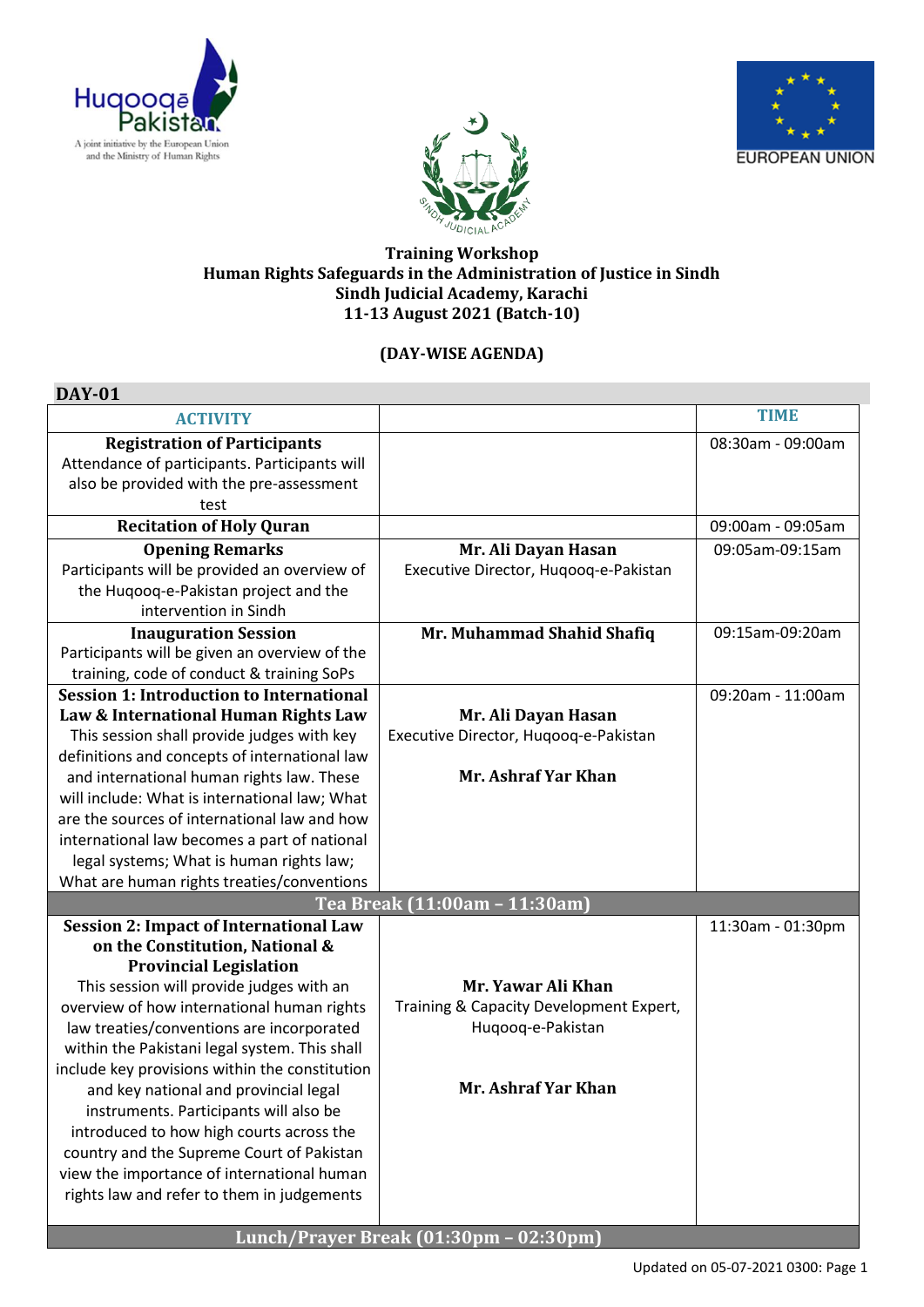| <b>Session 3: Concepts of Human Rights</b><br>This session will focus Human Rights in                                             | Mr. Muhammad Shahid Shafiq                                                         |                                    |
|-----------------------------------------------------------------------------------------------------------------------------------|------------------------------------------------------------------------------------|------------------------------------|
| Islamic & Western Jurisprudence and provide<br>a detailed overview of human rights protection<br>provided for in the constitution | Mr. Ashraf Yar Khan                                                                | $02:30 \text{pm} - 4:30 \text{pm}$ |
|                                                                                                                                   | Mr. Yawar Ali Khan<br>Training & Capacity Development Expert,<br>Hugoog-e-Pakistan |                                    |

T

| <b>DAY-02</b> |  |
|---------------|--|
|               |  |

 $\mathsf{r}$ 

| <b>ACTIVITY</b>                                                                                                                                                                                                                                                                                                                                                           |                                                                                                                                                                                                                                                                                  | <b>TIME</b>       |
|---------------------------------------------------------------------------------------------------------------------------------------------------------------------------------------------------------------------------------------------------------------------------------------------------------------------------------------------------------------------------|----------------------------------------------------------------------------------------------------------------------------------------------------------------------------------------------------------------------------------------------------------------------------------|-------------------|
| <b>Recitation of the Holy Quran</b>                                                                                                                                                                                                                                                                                                                                       |                                                                                                                                                                                                                                                                                  | 08:30am - 08:35am |
| Day 1 Recap:<br>Participants will be given a recap of the<br>thematic areas<br>covered during the first day of the training.                                                                                                                                                                                                                                              | Mr. Muhammad Shahid Shafiq                                                                                                                                                                                                                                                       | 08:35am - 08:45am |
| <b>Session 4: Application of Human Rights</b><br>within the Criminal Justice System of<br>Pakistan<br>This session will provide judges with in-depth<br>training on how human rights is reflected<br>within the criminal justice system. It shall<br>provide judges with the knowledge on how to<br>adopt a human rights approach to: Arrest &<br>detention; Remand; Bail | Ms. Khadija Ali<br>Training and Capacity Development Expert,<br>Huqooq-e-Pakistan<br>Mr. Ali Dayan Hasan<br>Executive Director, Huqooq-e-Pakistan<br>Mr. Yawar Ali Khan<br>Training & Capacity Development Expert,<br>Huqooq-e-Pakistan                                          | 08:45am - 10:00am |
| <b>Session 5: Role of Trial Courts in the</b><br><b>Context of Human Rights</b><br>The module shall further provide judges with<br>information on how human rights affects fair<br>trial. Specific importance shall be given to:<br>Proper legal assistance; Dispensation of<br>Justice; Administration of Justice                                                        | Mr. Muhammad Shahid Shafiq<br>Senior Faculty Member,<br>Sindh Judicial Academy<br>Ms. Khadija Ali<br>Training and Capacity Development Expert,<br>Huqooq-e-Pakistan<br><b>Barrister Syed Shahbal Ali</b><br>Human Rights & Criminal Justice, Junior Expert,<br>Huqooq-e-Pakistan | 10:00am -11:30am  |
|                                                                                                                                                                                                                                                                                                                                                                           | Tea (11:30am-11:45 am)                                                                                                                                                                                                                                                           |                   |
| <b>Session 6: Sensitisation of Judges &amp;</b><br><b>Prosecutors</b><br>This session will focus on sensitizing<br>participants with respect to Gender, rights of<br>disabled persons & children                                                                                                                                                                          | Mr. Yawar Ali Khan<br>Training & Capacity Development Expert,<br>Huqooq-e-Pakistan<br>Ms. Khadija Ali<br>Training and Capacity Development Expert,<br>Huqooq-e-Pakistan                                                                                                          | 11:45am - 1:30pm  |
|                                                                                                                                                                                                                                                                                                                                                                           | Lunch/Prayer Break (01:30pm - 02:30pm)                                                                                                                                                                                                                                           |                   |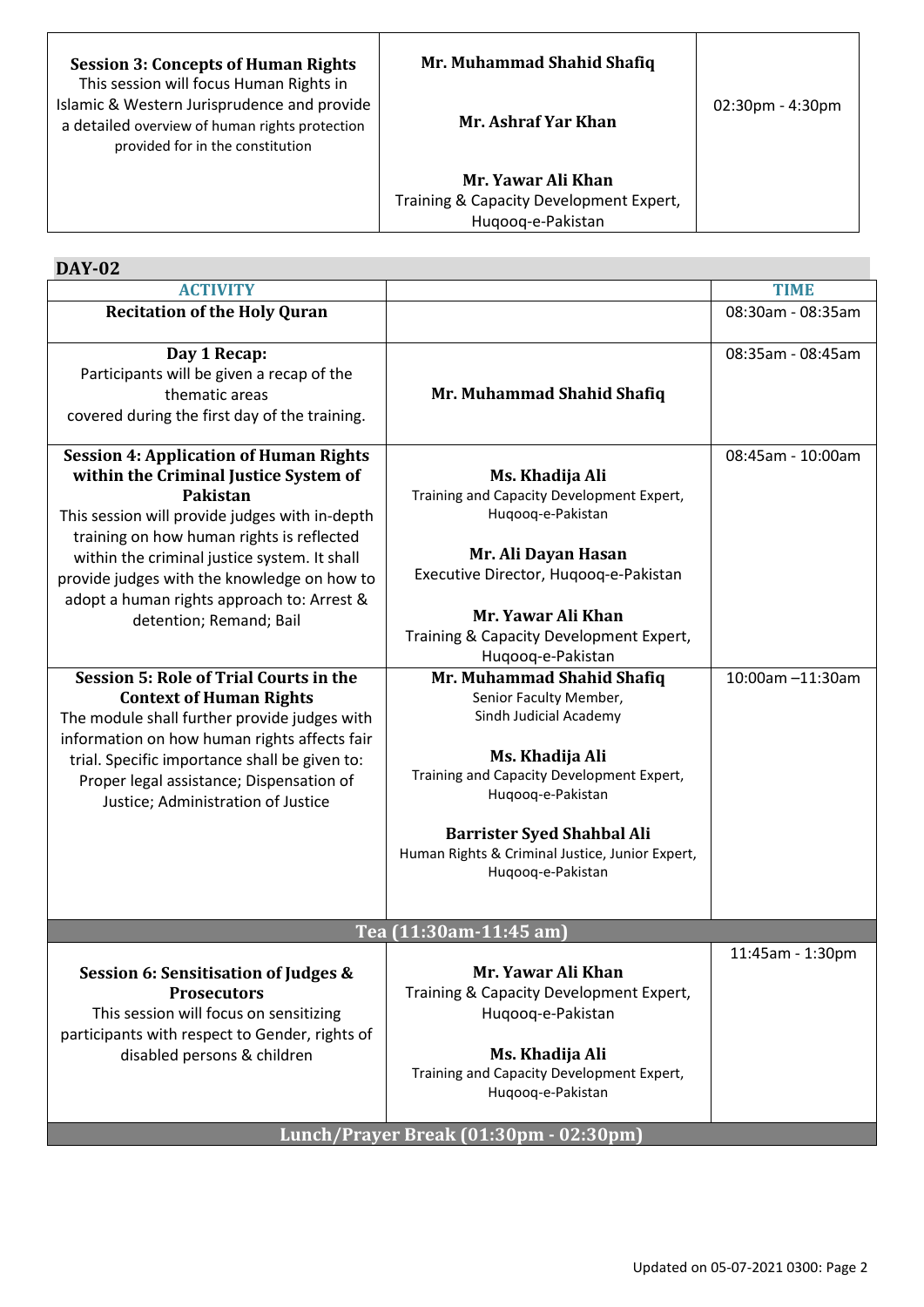| <b>Session 7: Application of Human Rights</b><br>within the Criminal Justice System of<br>Pakistan<br>This session will provide judges with in-depth<br>training on how human rights is reflected<br>within the criminal justice system. It shall<br>provide judges with the knowledge on how to<br>adopt a human rights approach to: Arrest &<br>detention; Remand; Bail | Mr. Justice Abdul Rasool Memon | $02:30$ pm - 4:30pm |
|---------------------------------------------------------------------------------------------------------------------------------------------------------------------------------------------------------------------------------------------------------------------------------------------------------------------------------------------------------------------------|--------------------------------|---------------------|
|                                                                                                                                                                                                                                                                                                                                                                           |                                |                     |

| <b>DAY-03</b>                                                                                                                                                                                                                                                                                                  |                                                                                                                                                   |                   |
|----------------------------------------------------------------------------------------------------------------------------------------------------------------------------------------------------------------------------------------------------------------------------------------------------------------|---------------------------------------------------------------------------------------------------------------------------------------------------|-------------------|
| <b>ACTIVITY</b>                                                                                                                                                                                                                                                                                                |                                                                                                                                                   | <b>TIME</b>       |
| <b>Recitation of the Holy Quran</b>                                                                                                                                                                                                                                                                            |                                                                                                                                                   | 08:30am - 08:35am |
| Day 2 Recap:<br>Participants will be given a recap of the thematic<br>areas covered during the second day of the<br>training                                                                                                                                                                                   | Mr. Muhammad Shahid Shafiq                                                                                                                        | 08:35am - 08:45am |
| <b>Session 8: How to Protect and Facilitate</b><br><b>Victims &amp; Witnesses during Trial</b><br>This module shall look at international standards<br>and national provisions on how the justice system<br>can aid in the protection of victims and witnesses<br>(with a focus on women & juveniles)          | Mr. Justice Abdul Rasool Memon<br>Former Judge High Court of Sindh                                                                                | 08:45am -10:00am  |
| Session 8(Cont): How to Protect and<br><b>Facilitate Victims &amp; Witnesses during</b><br><b>Trial</b><br>This module shall look at international standards<br>and national provisions on how the justice system<br>can aid in the protection of victims and witnesses<br>(with a focus on women & juveniles) | Ms. Khadija Ali<br>Training and Capacity Development Expert,<br>Huqooq-e-Pakistan<br>Mr. Ali Dayan Hasan<br>Executive Director, Hugoog-e-Pakistan | 10:00am -11:30am  |
|                                                                                                                                                                                                                                                                                                                | Tea Break (11:30am-11:45am)                                                                                                                       |                   |
| <b>Session 9: How to Incorporate Human</b><br><b>Rights Principles in Judgement Writing</b><br>Through this module, participants shall be<br>engaged in exercises which focus on incorporating<br>human rights principals within their judgements                                                              | Mr. Faisal Siddiqui<br>Advocate, Supreme Court of Pakistan                                                                                        | 11:45am - 1:30pm  |
| Lunch/Prayer Break (01:30pm - 02:15pm)                                                                                                                                                                                                                                                                         |                                                                                                                                                   |                   |
| <b>Session 9 (Cont): Responses of superior</b><br>judiciary on the<br><b>Trial Courts Orders and Judgments</b>                                                                                                                                                                                                 | Mr. Salahuddin Ahmed,<br>President Sindh High Court Bar<br>Association<br>Advocate, Supreme Court of Pakistan                                     | 02:15pm - 03:30pm |
| <b>Post-Training Assessment</b>                                                                                                                                                                                                                                                                                |                                                                                                                                                   | 03:30pm-4:00pm    |
| <b>Concluding Remarks &amp; Certificate</b><br><b>Distribution</b>                                                                                                                                                                                                                                             | Honourable Mr. Justice Muhammad Ali<br><b>Mazhar</b><br>Judge, Sindh High Court/Director General Sindh<br>Judicial Academy                        | 04:00pm - 04:30pm |

Admin / In – Charge: Charge: Charge: Mr Aftab Ahmed Bajwa: 0301 - 2028848 **I/C Superintendent (Admin): Mr. Kamran Gohir: 0333- 3927039 Assistant Hostel Caretaker Lodging/ Accommodations: Mr Muhammad Ahsan: 0334 – 3642005 Assistant Training Coordinator: Mr Saqib Hussain Abbasi: 0335 – 3022210**

Updated on 05-07-2021 0300: Page 3